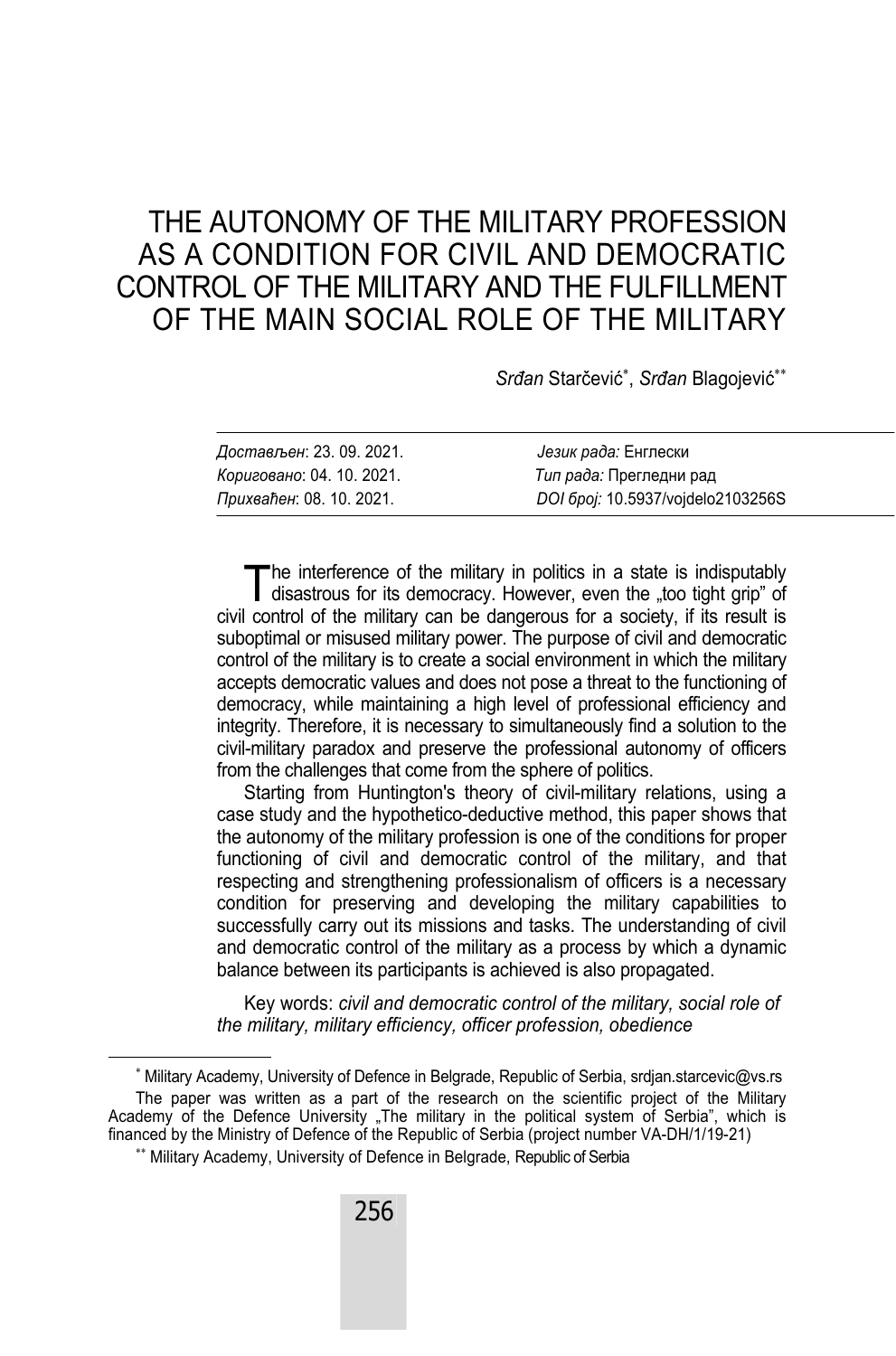### Introduction

ccording to Weber's well-known understanding of the state, the condition for  $\bigwedge$  ccording to Weber's well-known understanding of the state, the condition for  $\bigwedge$  maintaining an order, which this political organization with the character of a public institution guarantees and in which it achieves its purposes, is that its administrative apparatus establishes a monopoly of legitimate physical coercion in its territory.<sup>1</sup> The state body through which the mentioned monopoly is established and maintained is the military. This results in the special importance of the military for the state and the maintenance of order, i.e. the predictability of the validity of laws, and hence the trust in laws, which follows from the belief that they will always be valid, regardless of whether threats to order arise internally (e.g. in the form of armed rebellion) or externally (e.g. in the form of armed aggression). $^2$  However, the very fact that the military, as a state body, is at the same time the strongest armed force in the state, raises questions about the possibilities of the state civil administrative apparatus to subordinate the military and control it. The military can become socially independent, and officers can see themselves as a partial social group with their own interests or understand the military as an institution of national importance, whose mission is to achieve the whole of national interests, as opposed to political parties that represent only partial interests (parts of interests). Having in mind, on the one hand, the superior organization of the military and its weapons, and on the other hand its social role, there is no option of physical subordination of the military. As this question is synthesized by Finer, it is not unusual for the military to sometimes "rebel against civil masters, and to never listen to them."<sup>3</sup>

In order to limit military power to the sphere of military affairs, civil control of the military is established. It exists both in democracies and non-democracies, but in these two cases it is based on different values and implemented in various ways, although the essence of that control – establishing harmony between military activities and the ruling value system in the society  $-$  is the same.<sup>4</sup> At the same time, since it is important for the state to have optimal armed forces, this control should be such as not to reduce the capability of the military below the level that allows it to successfully respond to its main social role – defending the state from external armed threats. For civil and democratic control of the military, this means that it has to resolve the civil-military paradox. In addition, it has to provide the neutrality of the military, more precisely: its non-participation in the political struggle for power. Therefore, the problem of civil and democratic control of the military is complex and cannot be reduced to the establishment and maintenance of the supremacy of political

 $\overline{\phantom{0}}$ Vukašin Pavlović, *Država i društvo*, Čigoja štampa, Beograd, 2011, p. 289. 2

<sup>&</sup>lt;sup>2</sup> Jovan Babić, *Ogledi o odbrani*, Službeni glasnik, Beograd, 2018, p. 163.

<sup>&</sup>lt;sup>3</sup> Samuel E. Finer, *The Man on Horseback, The Role of the Military in Politics*, Transaction Publishers, New Jersey, 2002, p. 6. 4

Srđan Starčević, "Samokontrola kao vid demokratske civilne kontrole vojske", *Vojno delo*, proleće/2011, pp. 242–255.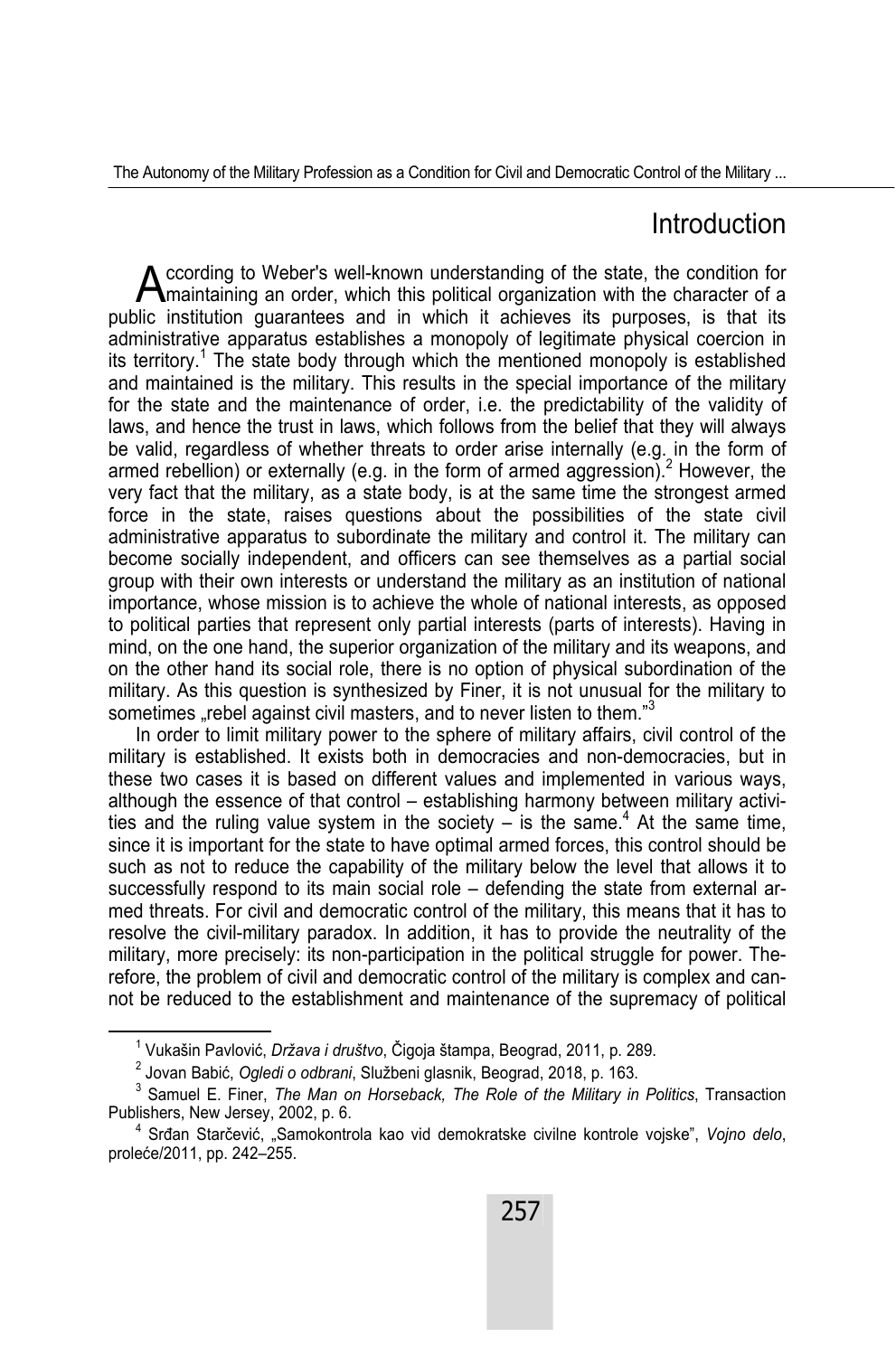power that ensures that the military accepts the mechanisms and outcomes of democratic political processes in the state. It has to prevent the transfer of military power into political power, without destroying it or making it suboptimal. Moreover, it has to elevate political power, but in such a way that it does not lead to the instrumentalization of the military in politics or its politicization in narrower sense.

### Huntington's balance and sword on political stage

Establishing control over the professional bodies of the state apparatus is a challenge, especially when it comes to the military.<sup>5</sup> In the second half of the 20th century, important theories of civil-military relations considered this problem and offered their solutions, and many of them have been implemented in practice. $<sup>6</sup>$ </sup> Huntington's theory of civil-military relations is of particular importance, which was first criticized, but soon became influential. In particular, Huntington's "advice to democratizers" was implemented in many countries during the process of transition to democracies, in the late 20th and early 21st century.<sup>1</sup>

The more subtle conclusions of Huntington's analyses of civil-military relations, unfortunately, have remained insufficiently understood. First of all, it is necessary to emphasize Huntington's observation about the existence of strong civil control of the ruling party over the military in one-party regimes, as well as the fact that democratic forces after the fall of one-party regimes had less problems to establish civil control over the military than those that inherited military juntas and personal dictatorships. The main challenge for them, in Huntington's opinion, referred to the processes of arranging that the military does not belong to any party and recovery of officers' professionalism, in which the inconvenient legacies of totalitarianism were removed.<sup>8</sup>

Considering the influence of various ideologies on civil-military relations, Huntington concluded that conservatism is most compatible with military values. The concept of a balance is close to conservatism because for the preservation of a system it is important that the forces acting in it are in a mutual balance. The idea of a balance was introduced into conservatism by Edmund Burke. Responding to remarks about his own inconsistent attitude on the civil revolutions in the United States and France, Burke said he felt "the need to contribute to those forces that are capable to restore the balance of a rocking ship and is therefore in danger".<sup>9</sup>

 $\overline{\phantom{0}}$ <sup>5</sup> Dragan Stanar, "Demokratija, stručnost i lojalnost: sistem plena ili oligarhija eksperata", *Zbornik Matice srpske*, Vol. 172, No. 4, 2019, pp. 551–561. 6

 $6$  Vladimir Rukavishnikov, Michael Pugh, "Civil-Military Relation", in: Giuseppe Caforio (ed.) *Handbook of the Sociology of the Military*, *second edition*, Springer, Cham, 2018, pp. 123–143. 7

Semjuel P. Hantington, *Treći talas, Demokratizacija na kraju dvadesetog veka*, Stubovi kulture, Beograd, 2004, pp. 241–242. 8

 $<sup>8</sup>$  Ibid., p. 224.</sup>

 $^9$  Srđan Starčević, Ilija Kajtez, "Berkov doprinos proučavanju vojske kao društvene institucije", *Teme*, 3/2018, p. 783.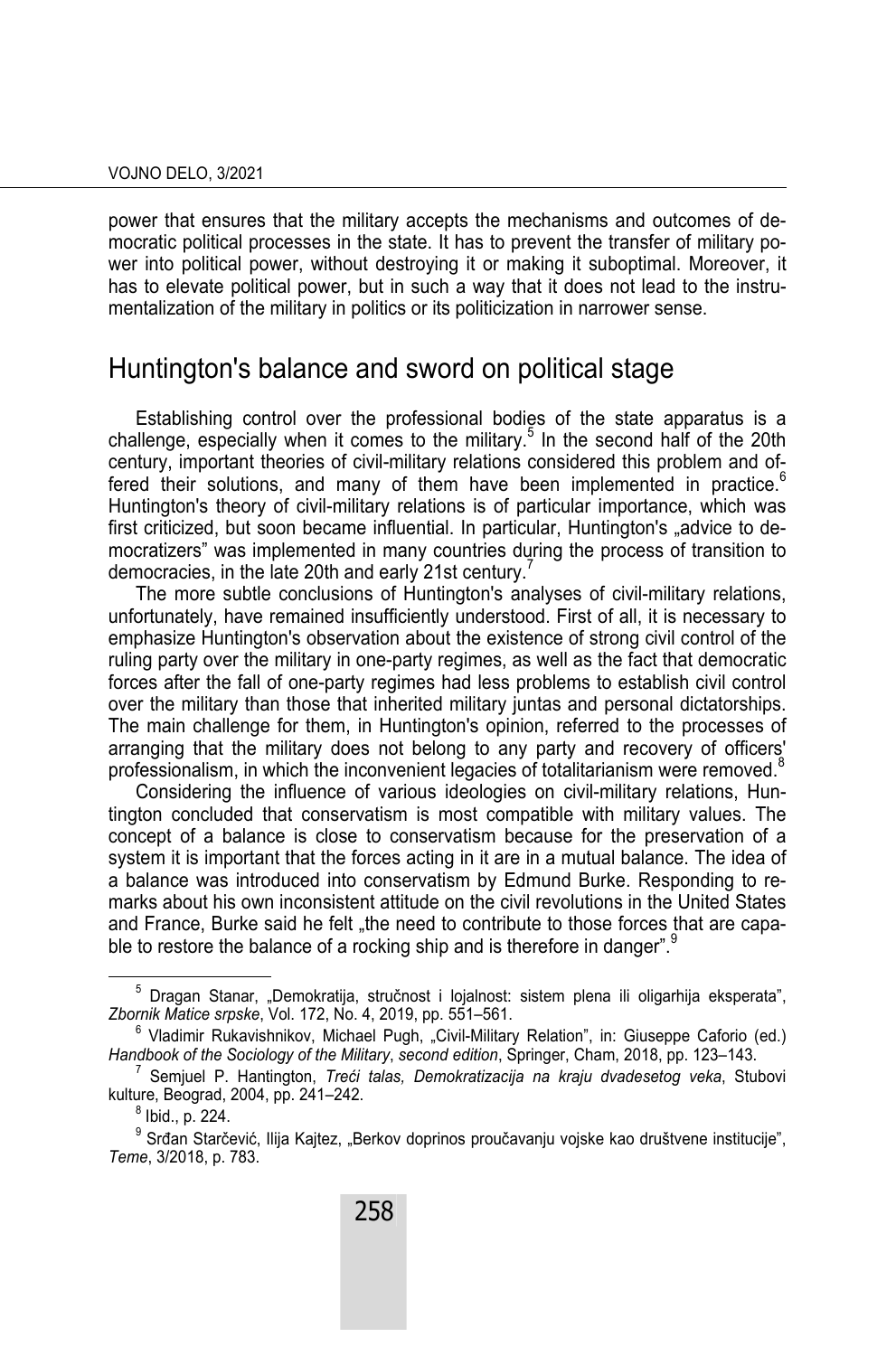In Huntington's theory of civil-military relations, the idea of a balance plays a key role.<sup>10</sup> Huntington noticed that there are two variants of civil control of the military: subjective and objective.<sup>11</sup> Subjective one seeks to establish control over the military by diminishing military power and/or involving military personnel in politics, but its bad consequence is the creation of suboptimal armed forces, insufficiently capable of responding to their main social role, as well as the politicization of officers that favours loyalty over competence. Noticing this, Huntington advocated the execution of objective control of the military, which would preserve the efficiency of the military. He believed that objective civil control requires a balance between military power and social ideology, and called for the creation of "a conservative environment in the United States."12 However, apart from this external balance, which mostly consists of mutual compatibility of military and social values, another, internal balance can be found in Huntington's objective civil control, which ensures the existence of civil control of the military without diminishing military power and disrupting military efficiency. The main idea of objective civil control of the military is political sterilization of the military by strengthening officers' professionalism, with the implied autonomy of the military profession that quarantees optimal efficiency of the military.<sup>13</sup> This implies subordinating the military to political leaders elected to adequate positions in the state, so that military intervention in the field of politics does not jeopardize democracy, and also the obligation of political leaders to respect military professionalism and its field of expression, so that incompetent civil intervention in military affairs does not threaten military efficiency in performing its main social role.<sup>14</sup> The military, therefore, is subject to political power, and political power recognizes that there is military activity as an autonomous field dominated by professional military competence (rather than political will). Thus, only what Huntington called military political power is reduced, while political power and military power are in a kind of mutual respect, division of roles and balance.

Although Huntington's theoretical concept of a balance of political and military power, with the maximization of the first and the autonomous field of the second power, seems simple, practice shows that it is a matter of a dynamic balance; and where there is dynamics, there are struggles of opposites. Huntington himself noticed different types of situations in which obedience and professional competence,

 $10$  Huntington used the word balance in the title of the final chapter and in the title of a subchapter of his book *The Soldier and the State*. Semjuel P. Hantington, *Vojnik i država, Teorija i politika civilno-vojnih odnosa*, Fakultet političkih nauka, Diplomatska akademija, Beograd, 2004,

 $11$  Ibid., p. 89.

 $12$  Ibid., p. 507.

 $13$  Autonomy is a word of Greek origin which means the independence or autonomy of certain territories or social groups in making and implementing their own decisions. Milica Vujanić et al., *Rečnik srpskog jezika*, izmenjeno i popravljeno izdanje, Matica srpska, Novi Sad, 2011, p. 51.

<sup>14</sup> Semjuel P. Hantington, *Vojnik i država, Teorija i politika civilno-vojnih odnosa*, gen. quote, pp. 78–87.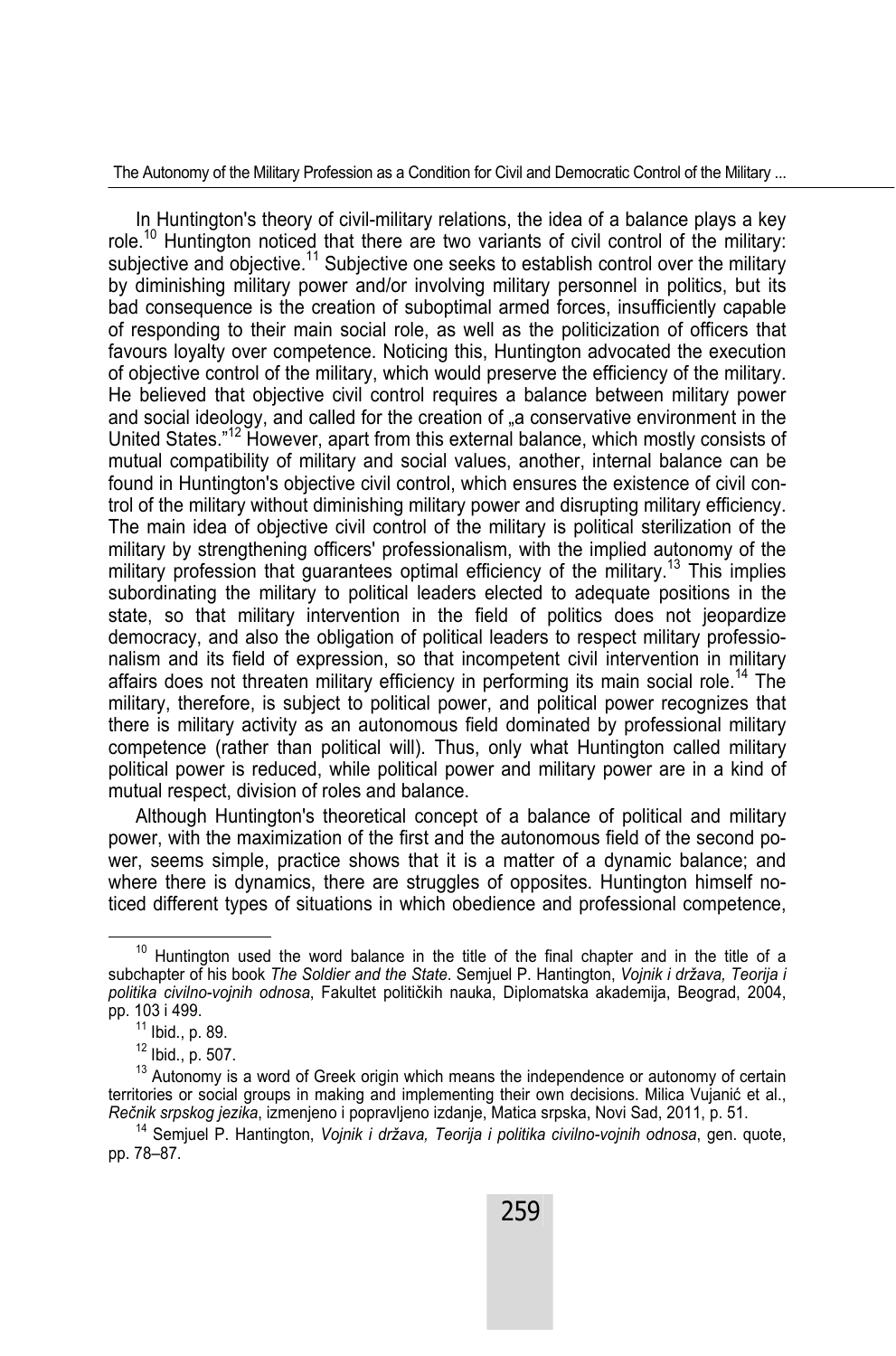as two highest virtues of military professionals, can come into a conflict or be challenged by other values. He analyzed these conflicts of values at an ethical level and mostly resolved them in favour of obedience, albeit with a clear attitude that there is a field in which officer competence cannot be replaced - and should not be suppressed – by political will. However, the sacralization of obedience led Huntington even to condemn those German generals who opposed Hitler.<sup>15</sup>

The most famous critic of Huntington's objective civil control of the military was Samuel Finer, who pointed out the possibility of a conflict between political power and military professionalism, as well as the danger of a technical understanding of the society by military experts, so he brought the debate back to the beginning, wondering how much autonomy we could allow the military at all. Finer concluded that professionalism is not the solution for civil and democratic control of the military, but the establishment of the supremacy of political power.<sup>16</sup>

Indeed, the danger of social independence of the military, its apostasy from the government and rulers and acting as an independent political entity has been pointed out by many philosophers and scientists, and it is an important part of many historical and contemporary political events.<sup>17</sup> The clearest explanation of the essence of the danger that threatens the state from the military came from Maurice Duverger, who claims that the military is, by its nature, always dangerous for the state because the misuse of weapons (armed force) is a part of the abuse of power as such. "Weapons are the ultimate expression of power, the most crucial in short term, and the most irresistible at the moment. The one who holds a sword falls, naturally, into the temptation to throw it on scales. Armed soldiers are a constant danger to the government and unarmed citizens."18 Duverger believes that this danger can be avoided by developing an officer's sense of obedience to the state, "regardless of its form and who is represented by its managers."19 However, he does not elaborate on this thesis, which can be explained by the social context in which these reflections arose. Nevertheless, one can still consider the dangers that threaten the society and democratic order if the autonomy of the officer profession, whose value Huntington emphasized so much, is abolished by the demand for obedience.

Such thoughts have two directions. The first refers to cases in which political influence penetrates deep into the sphere of officer competence and whose ultimate result is an inefficient army. In this case, what we have called the internal balance in Huntington's theory of civil-military relations is grossly disturbed. Political will

<sup>&</sup>lt;sup>15</sup> Ibid., p. 85.<br><sup>16</sup> Srđan Starčević. "Samokontrola kao vid demokratske civilne kontrole vojske", gen. quote.

 $17$  According to research, in the first decade of the 21st century, as many as 19% of countries in the world had experience with the military rule. Barbara Geddes, Erica Frantz, Joseph G. Wright, "Military Rule", *Annual Review of Political Science*, Vol. 17, 2014, p. 147. The most famous cases of coups after that occurred in Egypt (2013), Zimbabwe (2017), Sudan (2019), Algeria (2019), Mali<br>(2020), Myanmar (2021) and Guinea (2021).

<sup>&</sup>lt;sup>18</sup> Moris Diverže, *Uvod u politiku*, Savremena administracija, Beograd, 1966, p. 104.  $19$  Ibid.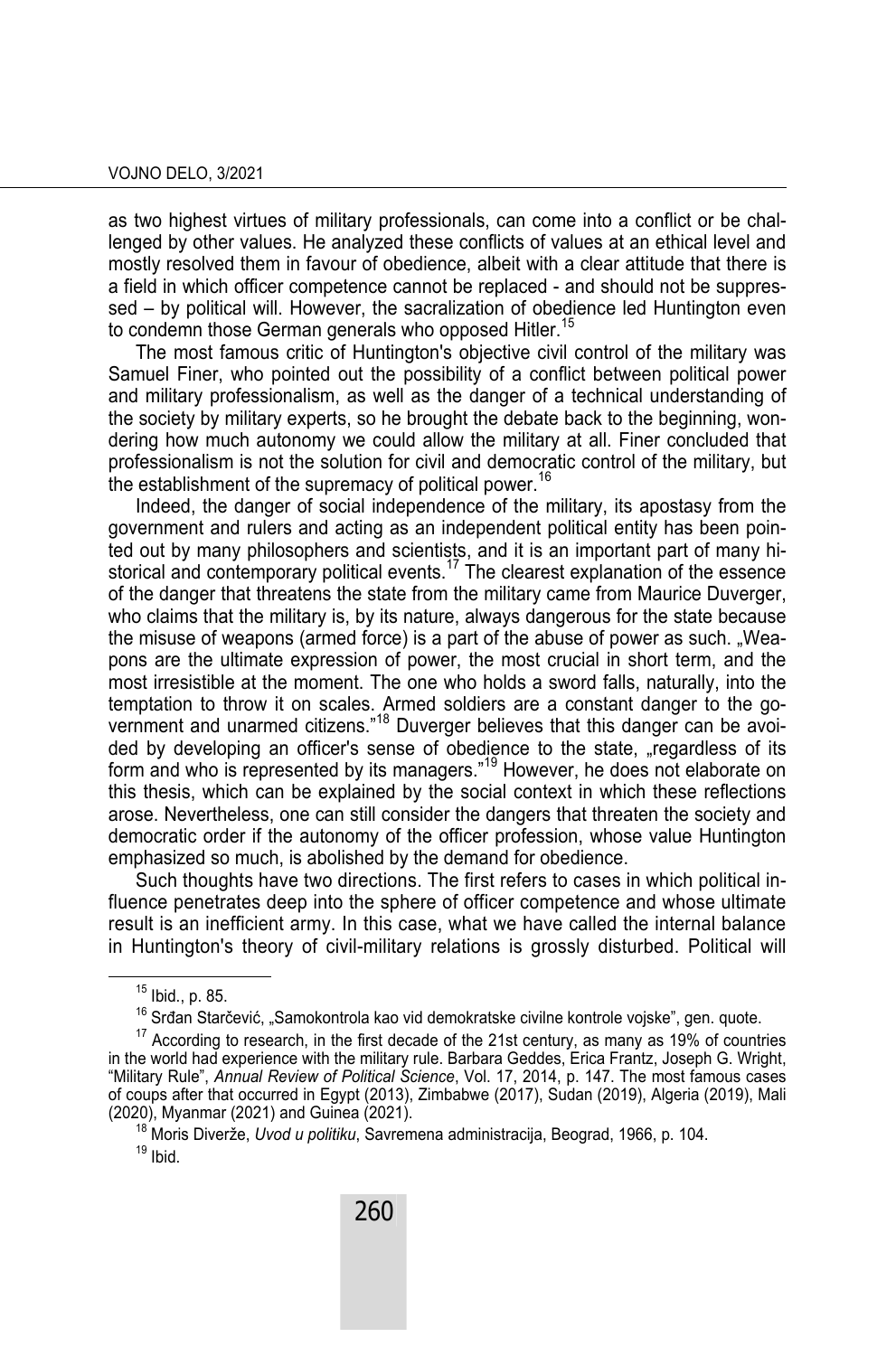suppresses professional officer competence, crushes its potential resistance and discourages differences of opinion and reasoned criticism of the existing or newly adopted solutions. The ultimate consequence of such a state is defeat in war and loss of freedom. Duverger's theme varies in the other direction: "The one who holds a sword naturally falls into the temptation to throw it on scales".<sup>20</sup> If the military is subordinated to instrumentalization to such an extent, isn't that also dangerous for the state, its laws and democracy? For example, the military can be politicized by the so-called daily politics, be used in official campaigns or political power over it can be abused for the purpose of corrupt activities.<sup>21</sup> Ultimately, can a civilian who instrumentalizes the military throw a sword on scales? Political history confirms this.<sup>22</sup> What, in terms of values, has served as leverage of abuse is the imposition of obedience to the military as the only important requirement for the military in civil-military relations. A sublime and necessary value, separated from other values that complement and correct it, is often abused. In modern society, this problem is actualized by the crisis of democracy and the rise of populism, phenomena that contemporary authors in social sciences pay due attention. $^{23}$  Basically, it is an old problem of power that concentrates on the top and power that has a tendency to expand indefinitely. The concentration of power in the hands of a small number of interest-related people and the overflow of their power beyond the limits of competences and law leads to the degradation of institutions. The result is that dominant power is strengthened, but the society and state mechanisms (institutions) weaken. "Every independent power and control function has disappeared from all these institutions."<sup>24</sup>

 $20$  Ibid.

 $21$  Although the military has its own mechanisms for suppressing corrupt activities, as a hierarchical organization it has characteristics that make it vulnerable in this regard. Presenting obedience as the highest virtue of military personnel, along with disabling other virtues that complement it, facilitates corruption. Endemic corruption makes it impossible for the military to carry out its missions and tasks effectively, just as it destroys the universal values of justice, the common good and freedom on a wider social level. Enis Latić, "Rizici korupcije u sektoru odbrane", *Pravo i izazovi XXI vijeka, Кorupcija*, tom II, Evropski univerzitet Brčko distrikt, Brčko, 2014, pp. 230–236. Čedomir Čupić, *Politika i pohlepa, Ogledi o ljudskoj pohlepi, korupciji i borbi protiv korupcije*, Fakultet političkih nauka Univerziteta u Beogradu, Čigoja štampa, Beograd, 2016, p. 79.

<sup>22</sup> Markus J. Prutsch, *Caesarism in the Post-Revolutionary Age, Crisis, Populace and Leadership*, Bloomsbury Academic, London, 2020, pp. 82–84, 203–214. Abel Escriba-Floch, Tobias Böhmelt, Ulrich Pilster, Authoritarian regimes and civil-military relations: Explaining counterbalancing in autocracies, *Conflict Management and Peace Science*, Vol. 37, 5/2020, pp.

<sup>559–579. 23</sup> For example, the Serbian Political Science Association organized scientific conferences with variations on this topic. Ilija Vujačić, Bojan Vranić (ed.), *Urušavanje ili slom demokratije?*, Udruženje za političke nauke Srbije, Univerzitet u Beogradu – Fakultet političkih nauka, Beograd, 2016. Biljana Đorđević (ed.), *Konstitucionalizam i ustavni dizajn u demokratskoj recesiji*, Udruženje<br>za političke nauke Srbije, Univerzitet u Beogradu – Fakultet političkih nauka, Beograd, 2018.

<sup>&</sup>lt;sup>24</sup> Dragoljub Mićunović, Demokratija, populizam, entropija, Arhipelag, Beograd, 2018, p. 182.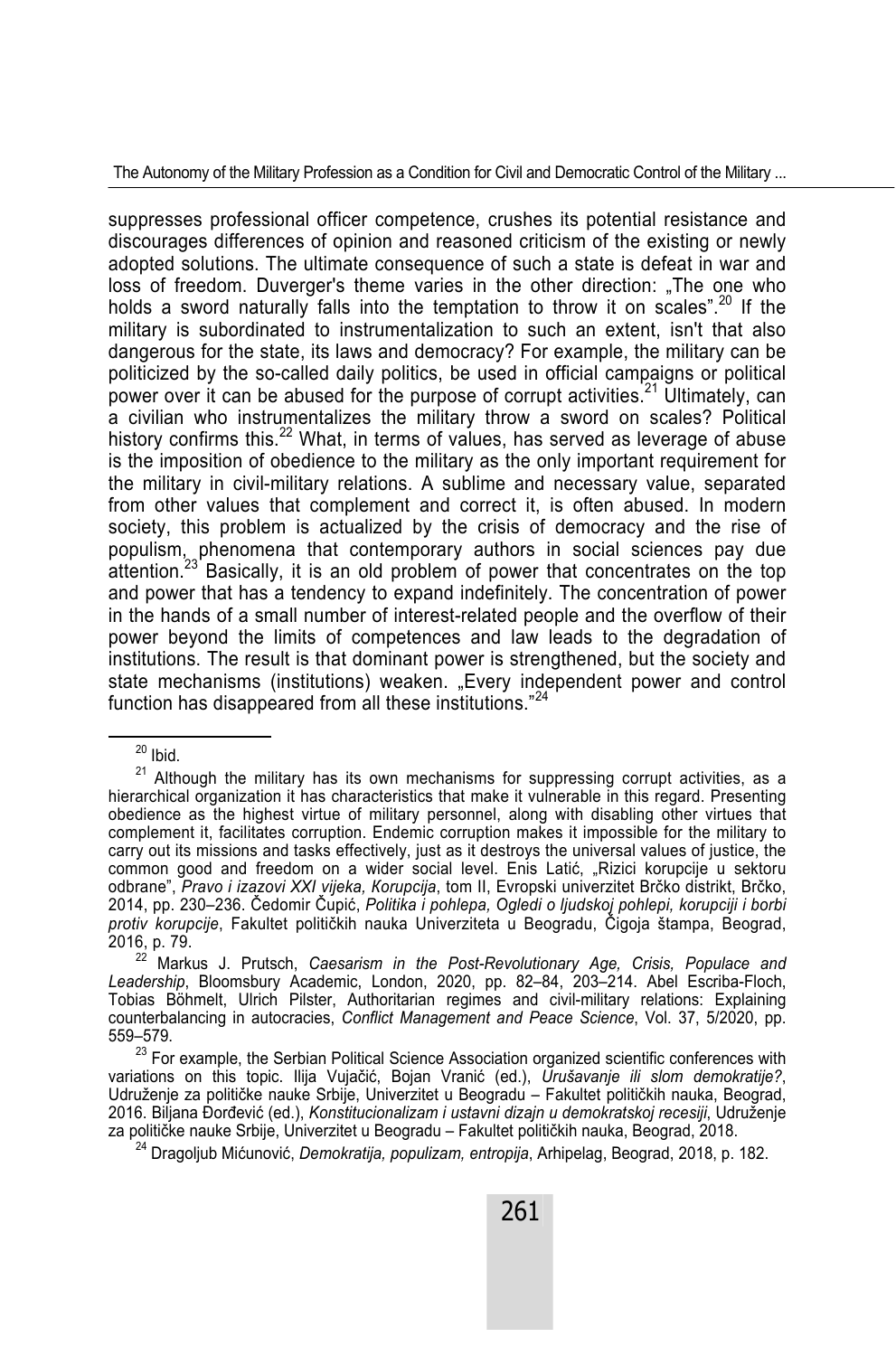## An essay from contemporary civil-military relations

Huntington published his observations on civil-military relations in the second half of the 20th century, with a fresh memory of World War II and under the threat of the Cold War and the challenges of the Post-Cold War world. However, some events in the 21st century vehemently prove the importance of the theory of civil-military relations and the complexity of the good functioning of civil and democratic control of the military. Such an event took place in the Republic of Austria in 2011. It is a conflict between the Chief of Defence Staff of the Armed Forces of the Republic of Austria General Edmund Entacher and the Minister in the Austrian government in charge of defence, Norbert Darabos - two members of the Social Democratic Party of Austria over the reform of the Austrian Armed Forces and the transition from conscription to professional army. This example illustrates very well the possibilities for tensions between political power and officer competence in modern democracies. Namely, at the end of 2010, Minister Darabos announced his plan for the reform of the Austrian Armed Forces, which included the reduction of defence costs through the suspension of military service and the staged transition to professional army. However, General Entacher opposed this attempt, publicly expressing his professional opinion on the issue, in an interview to "Profile" magazine, published on January 22, 2011. He said that the changes that would occur on the basis of such a difficult-to-correct decision are risky and without future.<sup>25</sup> He later expressed doubts that it was possible to reduce the costs of defence by transition to professional army, especially when one has in mind the functions that the military performs in a neutral state such as Austria. Two days later, the Minister recalled the disobedient General from the position of the Chief of Defence Staff and appointed him to a lower position, stating that Entacher had lost his trust.<sup>26</sup> The Austrian public saw this decision as an expression of the Minister's arbitrariness, and Entacher received a written decision on his recall, which he could appeal against, only a few months later. He hired a lawyer, continued his dialogue with the public and defended professional attitudes, pointing out, among other things, that he had been illegally recalled. He got the support of professional officer associations, some civil society organizations, as well as the President of Austria at that time, Heinz Fisher, also a member of the Social Democratic Party of Austria. The Government Appeal Commission declared the Minister's decision to recall General Entacher illegal, in November 2011, and Entacher was brought back to the position of the Chief of Defence Staff, and retired in 2013. Nevertheless, he continued to publicly express his disagreement with Minister Darabos's reform co-

<sup>&</sup>lt;sup>25</sup> Srđan Starčević, Srđan Blagojević, "Uloga služenja vojnog roka u razvoju srpske strateške kulture ", *Vojno delo*, 4/2020, p. 98.

 $26$  Donald Abenheim, Carolyn Halladay, "Achieving neutrality and effectiveness: Austria", Thomas C. Bruneau, Florina Cristiana Matei (eds), *The Routledge Handbook of Civil-Military Relations*, Routledge, London, 2013, pp. 296–303.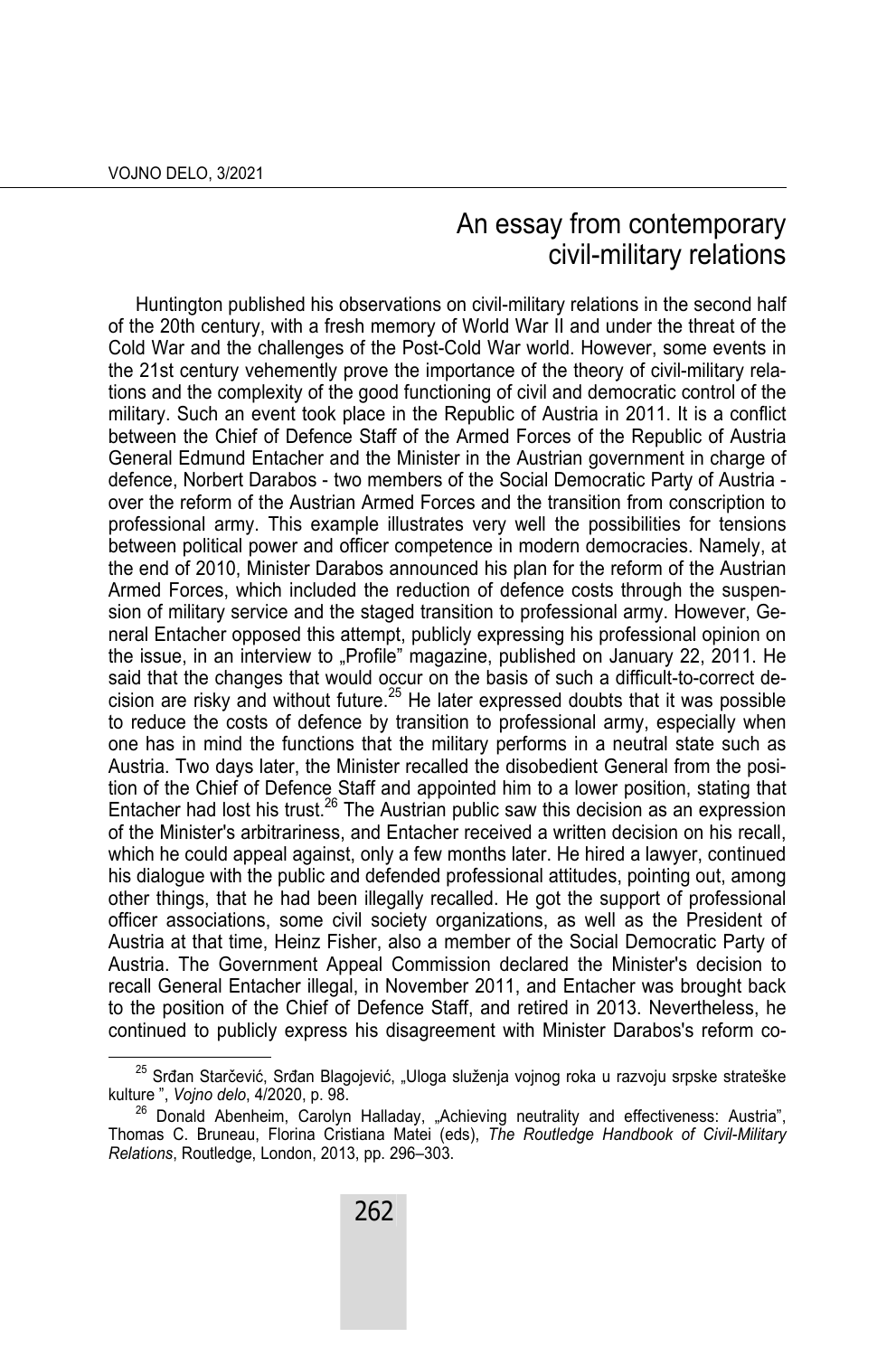urse and the wave of pacifism on the Austrian political scene.<sup>27</sup> The debate on the suspension of military service received an epiloque in the referendum in 2013, in which the citizens of Austria decided to continue military service.<sup>28</sup>

The questions about the problems of civil-military relations that can be asked in connection with the described case are numerous. Huntington argues that officers have a triple responsibility to the state because of their representative, advisory and executive function.<sup>29</sup> According to his theory, an officer is obliged to perform the first two mentioned functions, always bearing in mind that there are limitations in that, while the third function is above these two. The real question is what officers should do when they are denied the opportunity to perform the first two functions, in accordance with the theory of democratic elitism that refutes the autonomy of the military profession, especially if there is a real danger that executing incompetent decisions will result in suboptimal armv?<sup>30</sup> The theory of democratic elitism in this case shows two shortcomings. The first one is in the field of competences and refers to the lack of knowledge of decision-makers regarding military affairs and defence, which can be significantly corrected by public debate and the existence of bureaucratic systems, in Weber's sense of the word. This shortcoming is, however, exacerbated if acted upon arbitrarily, while avoiding the mentioned two corrections. The second shortcoming is the understanding of the functioning of "government of the people": the theory of democratic elitism is based on the understanding that the people elect the political elite, and that it, having been elected, has a legitimate right to make important decisions. It is interesting that this postulate of democratic elitism is based on the understanding that voters are not competent for all kinds of decisions, while the political elite is.31 In the described case, it was seen that the conflict had an epilogue in the referendum, so it could be concluded that this second shortcoming can be mitigated by the mechanisms of direct democracy, which should be the case when it comes to the most important issues. However, if General Entacher had not opposed the Minister, the decision would have been made without a valid public debate and without checking the will of the people.

<sup>&</sup>lt;sup>27</sup> Martin Fritzl, Thomas Prior, General Entacher, der Held der Beamten, Die Presse, November 8, 2011, https://www.diepresse.com/706967/general-entacher-der-held-der-beamten, September 10, 2021. Iris Bonavida, Edmund Entacher: "Reform lebensbedrohlich", Die Presse, February 19, 2012, https://www.diepresse.com/733453/edmund-entacher-reform-lebensbedrohlich, September 10, 2021. Alexander Purger, Ex-Generalstabschef Entacher: "Die Bubis und Bobos wollen das Heer einfach nicht", Tiroler Tageszeitung, 27.07.2020, https://www.tt.com/artikel/17176262/ex-generalstabschef-entacher-

<sup>&</sup>lt;sup>28</sup> Milinko Vračar, Goran Stanojević, "Strateška kultura Srbije i koncept totalne odbrane", *Vojno delo* 8/2019, p. 311. Veljko Blagojević, "The Impact of Neutrality on National Doctrine Development", Alliance *Planning and Coalition Warfare: Historical and Contemporary Approaches*, Heeresgeschichtliches

<sup>&</sup>lt;sup>29</sup> Semjuel P. Hantington, *Vojnik i država, Teorija i politika civilno-vojnih odnosa*, gen. quote, p. 80.<br><sup>30</sup> Dragan Stanar, "Politička korektnost u vojničkim čizmama – etički izazovi implementacije<br>principa jednakosti

<sup>&</sup>lt;sup>31</sup> Đovani Sartori, *Demokratija, šta je to?*, CID, Podgorica, 2001, pp. 122–144.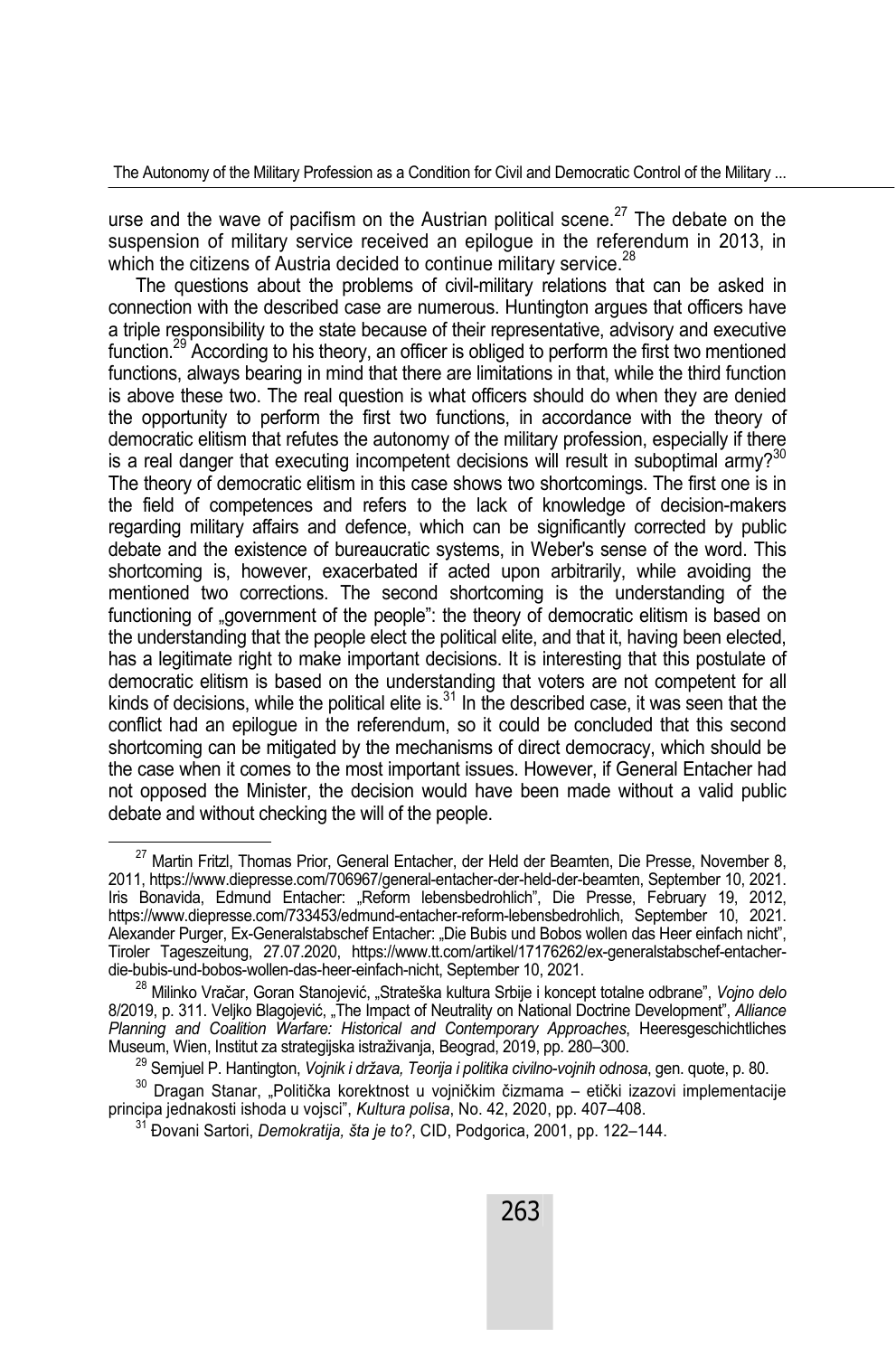#### VOJNO DELO, 3/2021

Another great question arises at the meeting place of political and military power - in strategy. Huntington also recognized strategy as a field of encounter between politics and military competence, but gave priority to politics.<sup>32</sup> Among Yugoslav authors, Petar Tomac explained with similar arguments that waging war had outgrown military competence and had become the job of statesmen.<sup>33</sup> We can agree with the arguments about the complexity and political height of modern strategy and war, but there is no guarantee that a politician is necessarily more competent than an officer in analyzing, understanding and developing new strategies or generating different decisions and courses of action. In the belief in the competence of politicians, there is something of the old mystifications of the ruler's knowledge of the state reason, which is incomprehensible to his subordinates.  $34$ Coming to power and exercising power in a mystical way are connected with knowing the state reason. There is no mystique in modern state: professional state bodies (should) represent a bureaucratic and technocratic mechanism by which important political decisions, arising from the expressed will of the people, are operationalized and executed in an appropriate manner and in accordance with valid laws, and also a pool of human resources, which is an important generator of competent ideas, analyses, proposals and solutions. This also refers to the field of defence and military security. However, as Stjepan Domjančić rightly noticed, in the last decades, strategy has left the field of security and defence, and officers seem to have withdrawn from strategy to the field of operations and tactics in which they feel more comfortable. $35$  If we understand the essence of strategy in the slogan ends-ways-means, it can be accepted that politics defines goals, distributes and allocates funds and chooses ways, but in order to have realistic goals and pre-ideologically adequate means and ways, these decisions, at least when it comes to defence issues, have to contain military expertise. After all, do important issues, such as the choice of the type of the army from the mentioned example, belong to military or political sphere? The answer is that it belongs to both. If expertise is to be respected, then the proposals come from military sphere, and their selection is made in political sphere. However, we cannot choose something that has not even been offered for choice.

The third great question is about responsibility: who is responsible for creating suboptimal army (and future war defeat)? The simplest answer is that the state creates, equips and shapes its army, so a statesman has the majority of the burden of responsibility. However, officers, as the most competent persons for military affairs, are also responsible for the suboptimality of the military. It is the obligation of the state to maintain an optimal army, but it has to rely on officer competence.  $36$ 

<sup>&</sup>lt;sup>32</sup> Semjuel P. Hantington, *Vojnik i država, Teorija i politika civilno-vojnih odnosa*, gen. quote, p. 81.<br><sup>33</sup> Petar Tomac, "Ponovo dileme", in: Mićo Radonić (ed.), *Vojna nauka*, Vojnoizdavački zavod,<br>Beograd, 1971, p.

<sup>&</sup>lt;sup>34</sup> Srđan Starčević, *Revolucija i legitimnost*, Čigoja štampa, Beograd, 2020, p. 23. 35 Stjepan Domjančić, "Why strategy has come out from security and defence area?" in: Dragana Marković (ed.), *Asymmetry and Strategy, Strategic Research Institute, National Defence*<br>School, Media Center "Odbrana", Belgrade, 2018, pp. 531–546.

<sup>&</sup>lt;sup>36</sup> Dragan Stanar, "Politička korektnost u vojničkim čizmama – etički izazovi implementacije principa jednakosti ishoda u vojsci", gen. quote.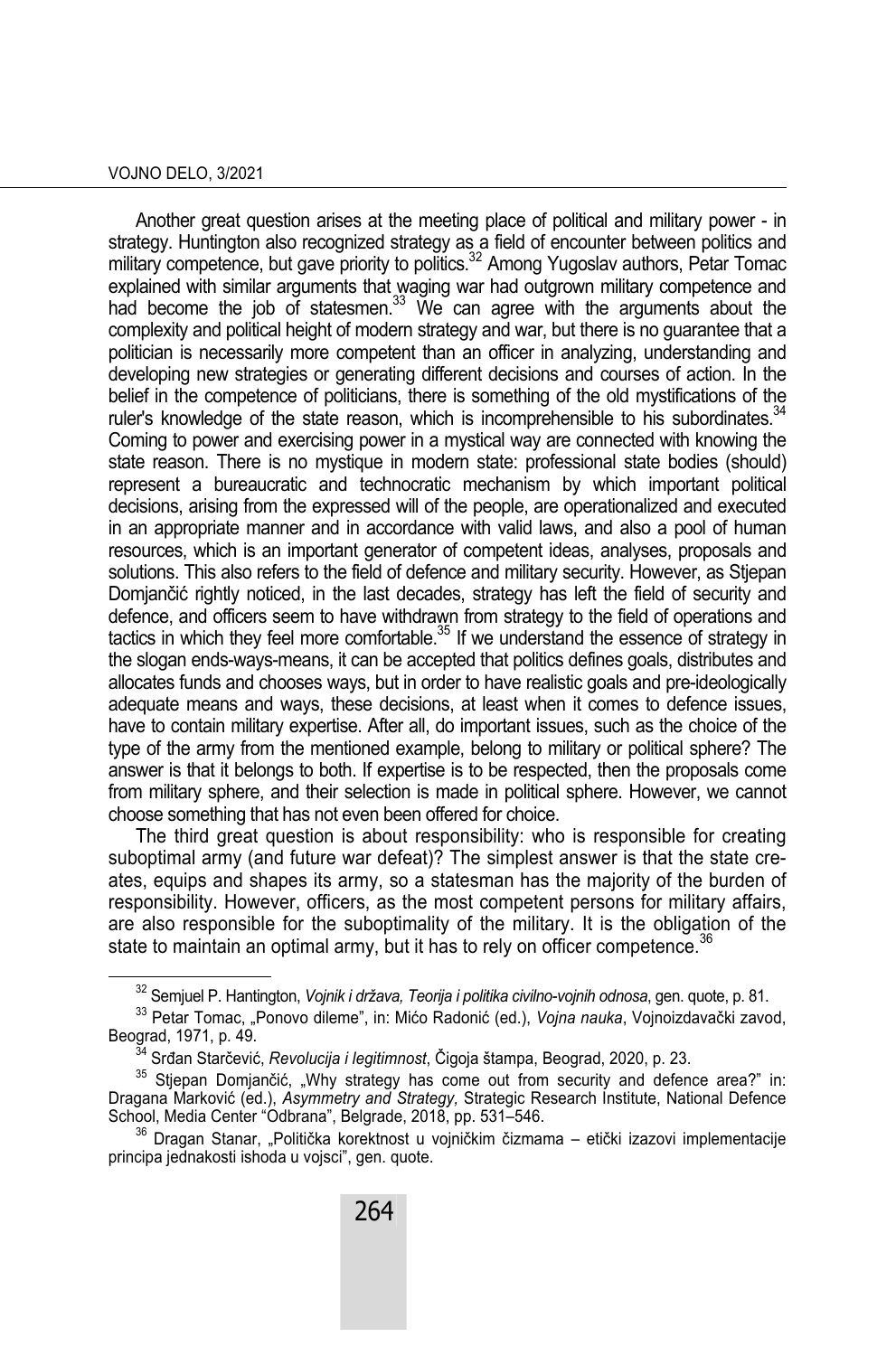The importance of the military can be derived from its role in meeting social needs for protection and security, as well as from the role of the state in guaranteeing order. That is why it is necessary for the military to function as an efficient state body. The optimal armed forces are characterized by efficiency, and their characteristics as institutions are subject to determination that other state bodies do not have. Many features of the military are defined by the nature of the armed struggle, and its members are obliged by oath to perform tasks that involve the risk of death. At the same time, professional members of the armed forces are often people who, choosing the military profession, renounce some rights and freedoms. For example, in the Republic of Serbia, professional military personnel renounces the right to political organization and membership in political parties, as well as passive suffrage, which is the great renunciation of rights for each citizen.<sup>37</sup> This renunciation has its justification that follows the logic of civil and democratic control of the military, and also the professional logic that makes the armed forces an effective superorganism. As a professional body, the military has many features of a bureaucratic institution in Weber's sense, and particularly illustrative examples are education, training and advancement of officers, strategic planning, equipping and orientation of military commanders to accomplish missions and tasks of the armed forces. Like every profession, the military profession has its applied ethics and its standards of competence. Respect for professional military ethics and the achievement of professional competences are a condition for the proper performance of officer duties. At the same time, officer profession is firmly connected with the state power, in both directions: it is connected by command relation with the supreme command authority, which is an element (organ) of political system, but it is also the profession that the state entrusts power over the military organizational units.<sup>38</sup> Officers command units and manage important functions in the defence system, being qualified by professional competence and professional experience.

Officer competence is also the basis from which it is sometimes only possible to obtain decisions by "boiling", as Sartori says. As it has been seen in Entacher's case, sometimes officers will be forced to defend their professional opinion in order to make an adequate decision and, at the same time, avoid the one that puts the military in a situation that it cannot fulfill its social role, and the society in a danger of not being able to meet a social need for security.

 $37$  Such solutions were adopted in FR Yugoslavia. Dragan Gostović, "Vojska u političkom sistemu SR Jugoslavije", in: Srđan Blagojević, Srđan Starčević (ed.), *Vojska i politički sistem*, MC "Odbrana", Beograd, 2021, p. 25. Compare: Dragan Gostović, "Vojska u političkom sistemu druge<br>Jugoslavije ", *Nacionalni interes*, Vol. 17, 2/2021, pp. 41–62.

 $38$  "An officer is the only official who the State ... has given general authority of its sovereign power because it has placed citizens in his hands, and forced them to fully obey him ..." Andre Gave, *Veština komandovanja*, VINC, Beograd, 1993, p. 33.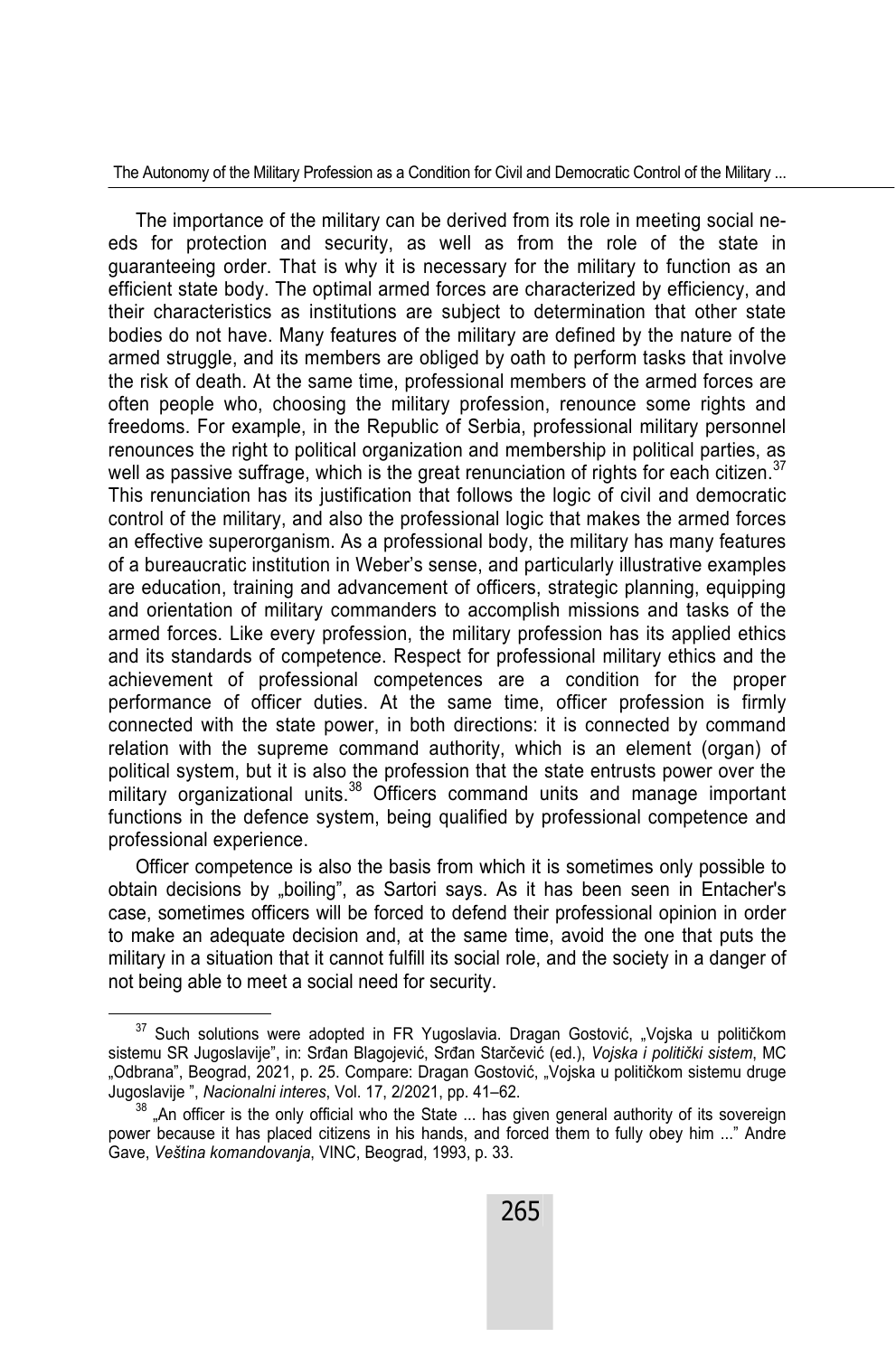### *Conclusion*

The crisis of democracy at the beginning of this century has confirmed what could already be found in Huntington's books: that the "too tight grip" of civil and democratic control of the military could have its bad consequences. Just as military power produces democratically unfavourable results when intervening in politics, the excess of civil power can lead to various abuses that lead, on the one hand, to a decline in the military efficiency in regard to its ability to respond to its social role, and on the other hand, into the instrumentalization of the military dangerous to democracy.

Civil and democratic control of the military implies the harmonization of military activities with dominant social values, but its essence is to create an environment and mechanisms due to which the military respects democracy and remains neutral in the political race for power, without losing any of its features that make it effective in the armed struggle. As Ilija Kajtez summarizes in a sentence: "The society must and should respect the uniqueness and difficulty of the military profession to the same extent as professional soldiers respect the electoral will of citizens."<sup>39</sup>

### *Literature*

[1] Abenheim Donald, Halladay Carolyn, "Achieving neutrality and effectiveness: Austria", Thomas C. Bruneau, Florina Cristiana Matei (eds), *The Routledge Handbook of Civil-Military Relations*, Routledge, London, 2013, pp. 296–303.

[2] Babić Jovan, *Ogledi o odbrani*, Službeni glasnik, Beograd, 2018.

[3] Blagojević Veljko, "The Impact of Neutrality on National Doctrine Development", *Alliance Planning and Coalition Warfare: Historical and Contemporary Approaches*, Heeresgeschichtliches Museum, Wien, Institut za strategijska istraživanja, Beograd, 2019, pp. 280–300.

[4] Bonavida Iris, "Edmund Entacher: 'Reform lebensbedrohlich'", *Die Presse*, 19.02.2012, https://www.diepresse.com/733453/edmund-entacher-reform-lebensbedrohlich, 10. septembra 2021.

[5] Čupić Čedomir, *Politika i pohlepa, Ogledi o ljudskoj pohlepi, korupciji i borbi protiv korupcije*, Fakultet političkih nauka Univerziteta u Beogradu, Čigoja štampa, Beograd, 2016.

[6] Diverže Moris, *Uvod u politiku*, Savremena administracija, Beograd, 1966.

[7] Domjančić Stjepan. 2018. "Why strategy has come out from security and defence area?" In *Asymmetry and Strategy,* ed. Dragana Marković, 531–546. Belgrade: Strategic Research Institute, National Defence School, Media Center "Odbrana".

[8] Đorđević Biljana (ur.), *Konstitucionalizam i ustavni dizajn u demokratskoj recesiji*, Udruženje za političke nauke Srbije, Univerzitet u Beogradu – Fakultet političkih nauka, Beograd, 2018.

[9] Escriba-Floch Abel, Böhmelt Tobias, Pilster Ulrich, "Authoritarian regimes and civil-military relations: Explaining counterbalancing in autocracies", *Conflict Management and Peace Science*, vol. 37, 5/2020, pp. 559–579.

<sup>&</sup>lt;sup>39</sup> Iliia Kaitez, *Sociologiia*, Voina akademija, MC "Odbrana", Beograd, 2019, p. 835.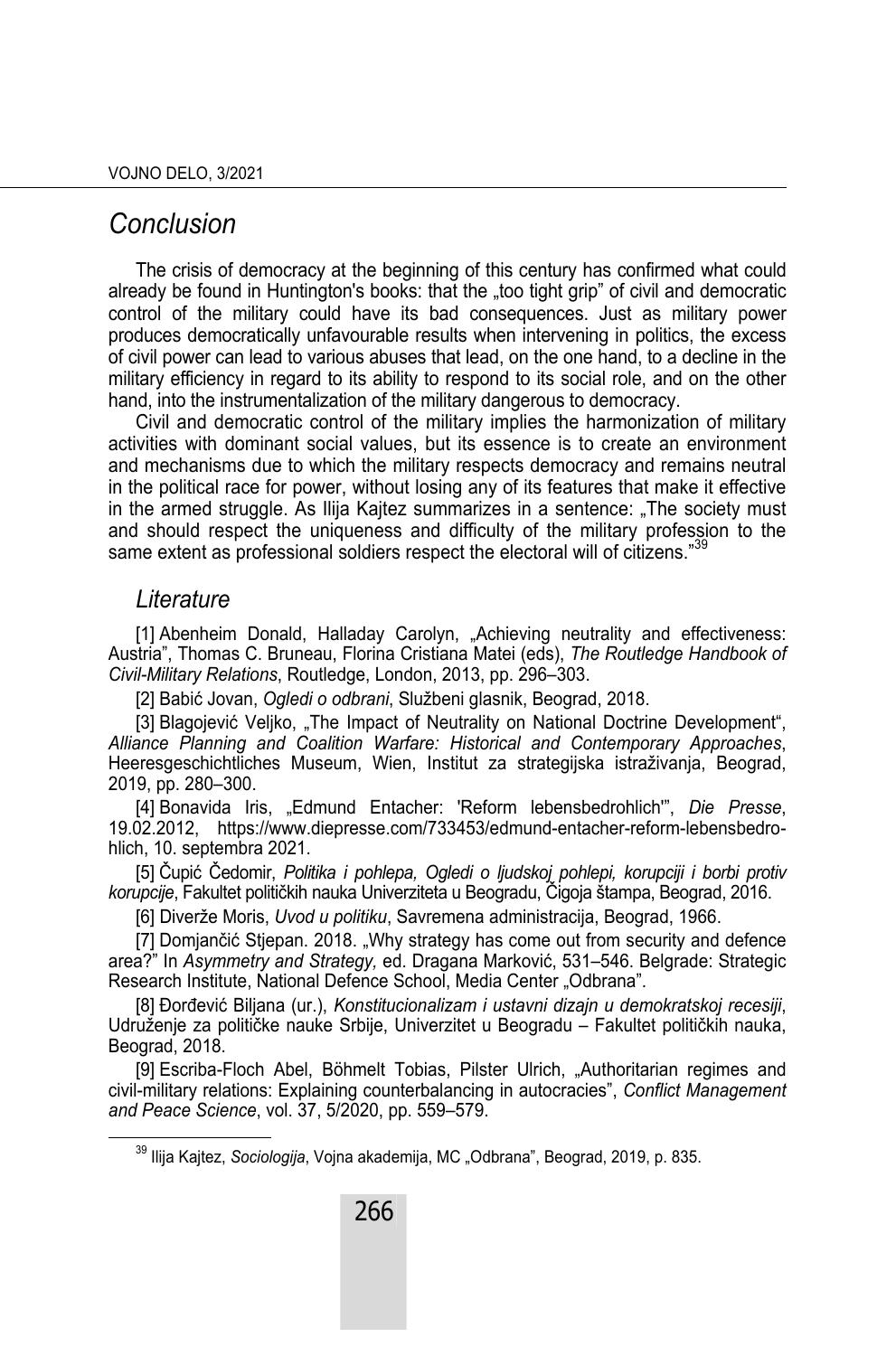[10] Finer Samuel E., *The Man on Horseback, The Role of the Military in Politics*, Transaction Publishers, New Jersey, 2002.

[11] Fritzl Martin, Prior Thomas, "General Entacher, der Held der Beamten", *Die Presse*, 08.11. 2011, https://www.diepresse.com/706967/general-entacher-der-held-derbeamten, 10. септембар 2021.

[12] Geddes Barbara, Frantz Erica, Wright Joseph G., "Military Rule", Annual Review *of Political Science* 17, pp. 147–162. doi: 10.1146/annurev-polisci-032211-213418.

[13] Hantington Semjuel P., *Treći talas, Demokratizacija na kraju dvadesetog veka*, Stubovi kulture, Beograd, 2004.

[14] Hantington Semjuel P., *Vojnik i država, Teorija i politika civilno-vojnih odnosa*, Fakultet političkih nauka, Diplomatska akademija, Beograd, 2004.

[15] Latić Enis, "Rizici korupcije u sektoru odbrane", *Pravo i izazovi XXI vijeka, Кorupcija*, tom II, Evropski univerzitet Brčko distrikt, Brčko, 2014, стр. 230–236.

[16] Mićunović Dragoljub, *Demokratija, populizam, entropija*, Arhipelag, Beograd, 2018.

[17] Pavlović Vukašin, *Država i društvo*, Čigoja štampa, Beograd, 2011.

[18] Prutsch Markus J., *Caesarism in the Post-Revolutionary Age, Crisis, Populace and Leadership*, Bloomsbury Academic, London, 2020.

[19] Purger Alexander, Ex-Generalstabschef Entacher: "Die Bubis und Bobos wollen das Heer einfach nicht", *Tiroler Tageszeitung*, 27.07.2020,

https://www.tt.com/artikel/17176262/ex-generalstabschef-entacher-die-bubis-und-boboswollen-das-heer-einfach-nicht, 10. септембар 2021.

[20] Rukavishnikov Vladimir, Pugh Michael, "Civil-Military Relation", in: Giuseppe Caforio (ed.) *Handbook of the Sociology of the Military*, *second edition*, Springer, Cham, 2018, pp. 123–143.

[21] Sartori Đovani, *Demokratija, šta je to?*, CID, Podgorica, 2001.

[22] Stanar Dragan, "Demokratija, stručnost i lojalnost: sistem plena ili oligarhija eksperata", *Zbornik Matice srpske*, vol. 172, br. 4, 2019, стр. 551–561

[23] Tomac Petar, "Ponovo dileme", у: Mićo Radonić (ur.), *Vojna nauka*, Vojnoizdavački zavod, Beograd, 1971, стр. 46–52.

[24] Vujačić Ilija, Vranić Bojan (ur.), *Urušavanje ili slom demokratije?*, Udruženje za političke nauke Srbije, Univerzitet u Beogradu – Fakultet političkih nauka, Beograd, 2016.

[25] Врачар Милинко, Станојевић Горан, "Стратешка култура Србије и концепт тоталне одбране", *Војно дело* 8/2019, стр. 294–315.

[26] Вујанић Милица и др, *Речник српског језика*, измењено и поправљено издање, Матица српска, Нови Сад, 2011.

[27] Гаве Андре, *Вештина командовања*, ВИНЦ, Београд 1993.

[28] Гостовић Драган, "Војска у политичком систему друге Југославије", *Национални интерес*, вол. 17, 2/2021, стр. 41–62.

[29] Гостовић Драган, "Војска у политичком систему СР Југославије", у: Срђан Благојевић, Срђан Старчевић (прир.), *Војска и политички систем*, МЦ "Одбрана", Београд, 2021, стр. 25.

[30] Кајтез Илија, *Социологија*, Војна академија, МЦ "Одбрана", Београд, 2019.